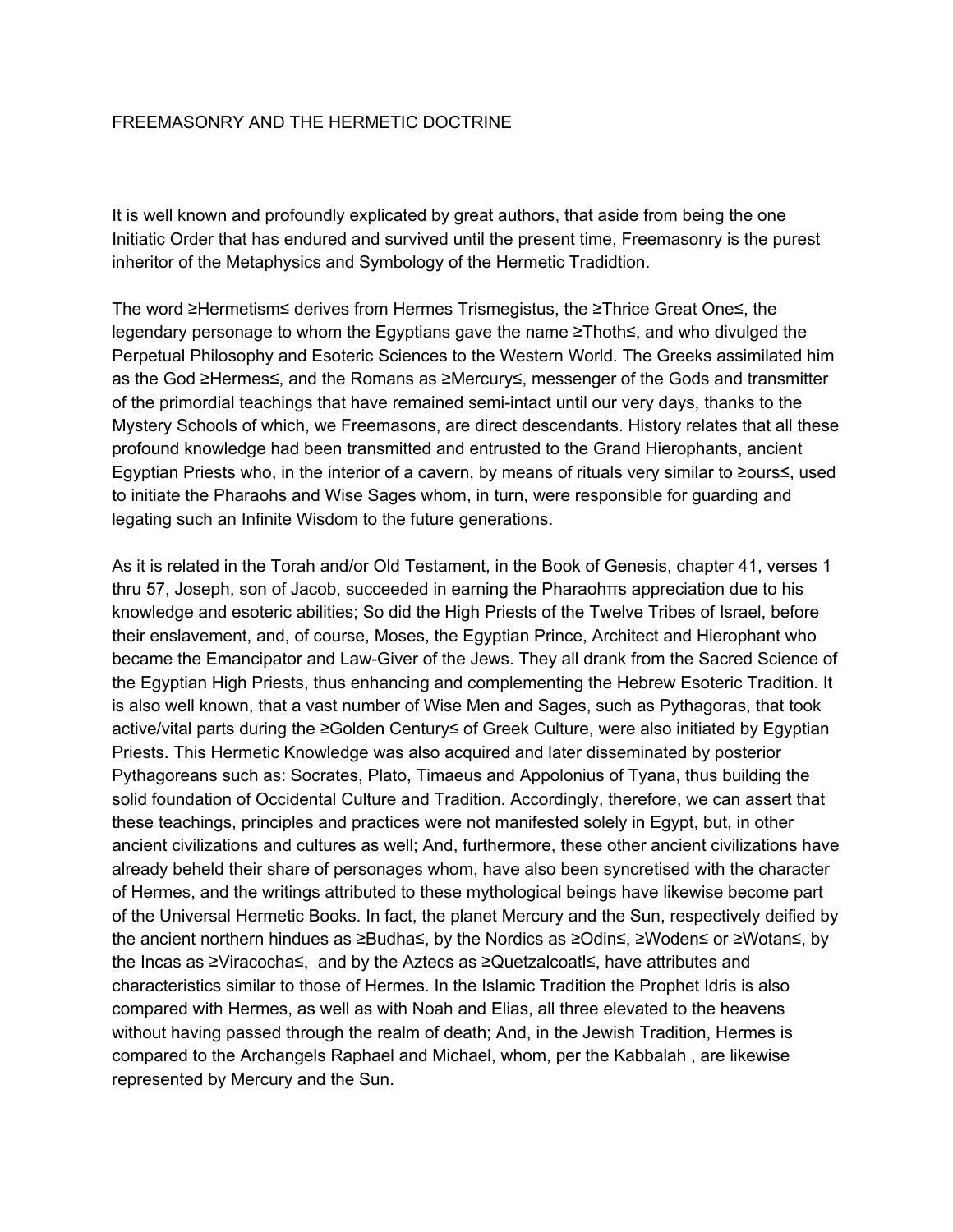All these comparisons are not mere coincidences, but, on the contrary, they are one more fundamental proof that all cultures take their symbols and beliefs from a Primeval Tradition, a common stock in all of them. All this Knowledge, Understanding and Skills had already been revealed to the Old Civilizations of the East, presented under different apparel, physiognomy and path. And, in like manner, they had also been unveiled to those of the Old European Continent and our Pre-Columbine Nations of America.

Moreover, it is important to remark that all these cognitions and teachings were also manifested in the Occidental Hemisphere, through the science expressed in the myths and symbols of the Greeks, Romans, Gnostic Christians and Arabs, constituting a symbiosis from which the Hermetic Tradition is properly derived, and that gives shape to the primary and unanimous tradition which, in its most internal and esoteric aspects, were transmitted to the neophyte by way of the rituals and lessons implemented and taught at the Initiatic Schools, precursors of our Order.

In the  $3<sup>rd</sup>$  century of our era, the city of Alexandria became the place where the True Synthesis of all this Wisdom was produced; in an amazing manner, there were assembled innovating ideas and personages originating from different times and places; there, in that Great Metropolis, the First Christians lived together with the Gnostics and the Neo-Platonic Greek Thinkers, and blended their traditions with those of the Jews, the Hindus, and the Chinese Taoists. This fortunate convergence made possible the formation of a True Synthetic Doctrine that began to expand toward different directions of the globe. In addition, to clarify and counter the misconceptions and mal-intentioned predications of our days, we should mention the expansion of Islamism which, had a determining influence upon the Sciences and Arts of the Middle Ages, an epoch during which Hermetism reached its maximum splendor. In this period, much Importance, Dedication and Enthusiasm was given to the development and/or augmentation of the Esoteric and Hermetic Sciences, such as: Numerology, Geometry, Architecture, Astrology, Alchemy and Kabbalah, all of them ≥connections between heaven and earth≤, vehicles of knowledge and cosmological royal art. Later on, when the Middle Ages entered their period of decadence, and the vast majority of Wise Men and Sages started to be persecuted, all these sciences had to go underground and became, once again, ≥Occult≤, or, ≥Hidden≤ within a number of Iniatic Orders, such as ≥The Mystics of Munich≤ and ≥The Faithful of Love≤ to, which, the Masters Ekhart and Dante belonged. In the subsequent Renaissance, our sciences became active participants of this ≥Rebirth≤, adopting a few new facets; But, it is, then, from that very period in time, when the seeds of the posterior Rationalism and present Materialism were planted, and, so, all these Sciences and Arts started to slowly be cast into oblivion, and substituted by technical and empirical sciences, though conserving intact their centers of initiations which, in time became the foundation of Free-Masonry, as we know it in its genuine form.

The Masonic Adept must firmly believe that, in order to comprehend the true sense of the Hermetic Tradition and the Reason of Being of our Order, it is necessary to overpower and surpass the prejudices of the modern mentality. The studious Free-Mason can no longer ignore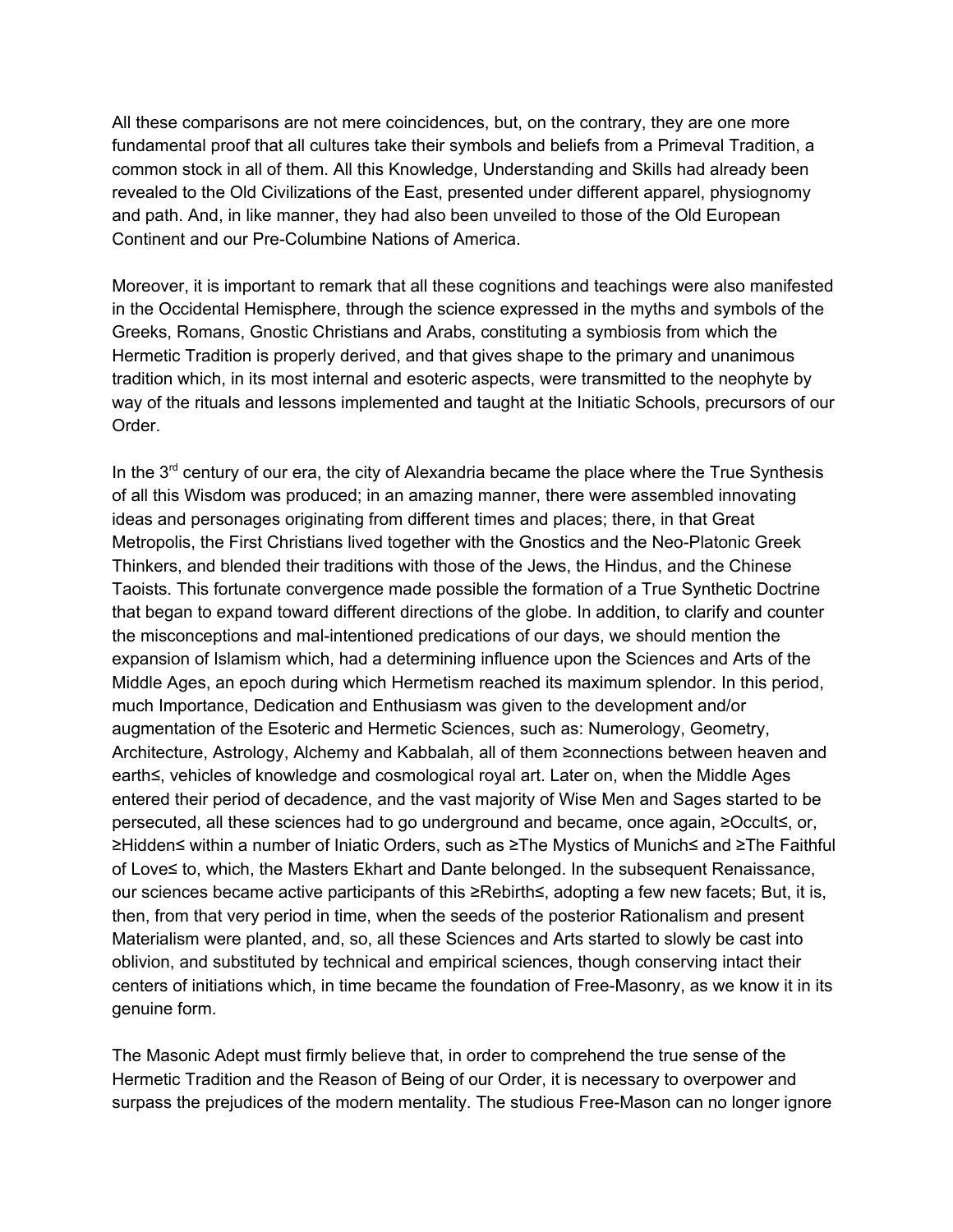that, in its remote beginnings, our Fraternity was essentially operative, but, dedicated and devoted to the study and experimenting of these Hermetic Secrets, Principles and Disciplines which, constituted its reason of being and gave it the necessary strength to fulfill its objectives.

Just as we are told by Bro:. Oswald Wirth ≥ä True Masonic Initiation is Active Initiation ä≤. Initiation is not sought after solely to learn, but, to work, to learn to work. According to the symbolic language utilized by every Initiatic School, Labor has as its objective the transmutation of led into gold (Alchemy), and the construction of the Temple of Universal Concord (Free-Masonry).

Fortunately, my Brothers, there are still in our August Order, true Freemasons studious of Metaphysical Principles and Hermetic Symbology, and who manage to safeguard the purity of the rituals and initiatic practice, through which, we conserve that Spiritual Influx that shall enable our Institution to comply with the noble and sublime mission for which it was created, and to which we all belong wholeheartedly in conformity with the will of The Great Architect Of The Universe.

Hermetic Philosophy is Operative Philosophy, and that means that the student of Hermeticism shall self convert into an operator of his own reality, into a maker, into a transformer of those conditions which limit and imprison him on a daily basis.

With an elevated level of conscience, the Hermetist, helping himself with The Seven Universal Principles known in The Kybalion, can transmute the external conditions of his life, just as well as the limitations and defects of his personality, until reaching a True Liberation.

≥These Universal Principles of Truth are seven; he who knows them with full comprehension, posseses the Magickal Key before whose touch all the doors of the Temple fly open≤. – Hermes **Trismegistus** 

These Seven Hermetic Principles upon which the entire Hermetic Philosophy is based, are the following:

- 1. Principle of Mentality or Mentalism.
- 2. Principle of Correspondence.
- 3. Principle of Vibration.
- 4. Principle of Polarity.
- 5. Principle of Rhythm.
- 6. Principle of Cause and Effect.
- 7. Principle of Gender and/or Generation.

Let us proceed to examine them one by one:

PRINCIPLE OF MENTALITY OR MENTALISM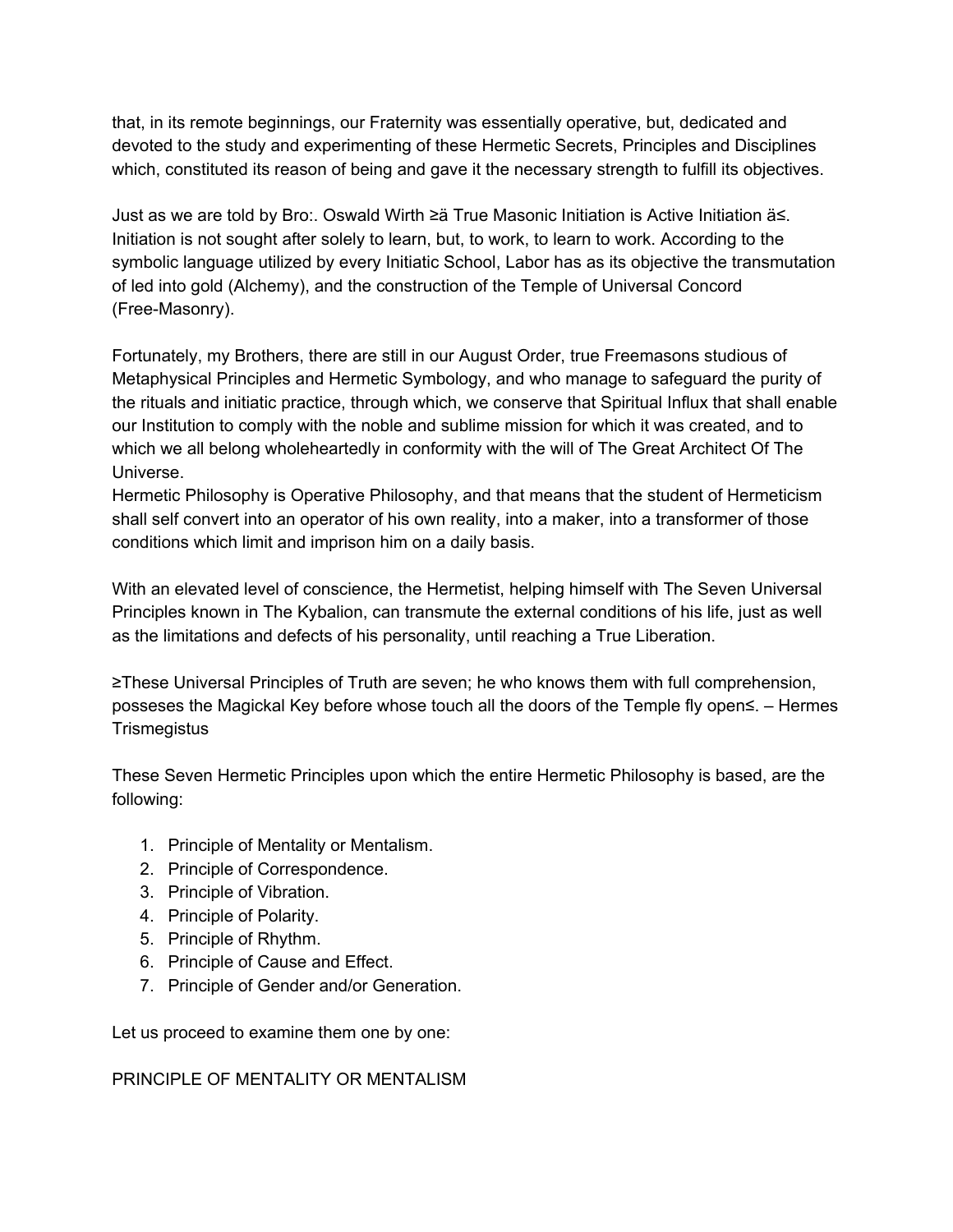#### ≥The ALL is MIND; The Universe is Mental.≤ – Hermes Trismegistus

This principle embodies the truth that ≥All is Mind≤. It explains that THE ALL (which is the Substantial Reality underlying all the outward manifestation and appearances which we know under the terms of ≥The Manifested Universe≤; the ≥Phenomena of Life≤; ≥Matter≤; ≥Energy≤; and, in short, all that is apparent to our material senses) is SPIRIT which in itself is UNKNOWABLE and UNDEFINABLE, but which may be considered and thought of as AN UNIVERSAL, INFINITE, LIVING MIND. It also explains that all the phenomenal world or universe is simply a Mental Creation of THE ALL, subject to the Laws of Created Things, and that the universe, as a Whole, and in its parts or units, has its existence in the Mind of THE ALL, in which we ≥live, move and have our being≤. This principle, by establishing the Mental Nature of the Universe, easily explains all of the varied mental and psychic phenomena that occupy such a large portion of the public attention, and which, without such explanation, are non-understandable and defy scientific treatment. An understanding of this great Hermetic Principle of Mentalism enables the individual to readily grasp the laws of the Mental Universe, and to apply the same to his well-being and advancement. The Hermetic Student is enabled to apply intelligently the Great Mental Laws, instead of using them in a haphazard manner. With the Master-Key in his/her possession, the student may unlock the many doors of the Mental and Psychic Temple of Knowledge, and enter the same freely and responsibly. This Principle explains the True Nature of ≥Energy≤, ≥Power≤ and ≥Matter≤; and why and how all these are subordinates to the Mastery of Mind. One of the old Hermetic Masters wrote, ages ago: ≥He who grasps the truth of the Mental Nature of the Universe is well advanced on The Path to Mastery≤. And these words are as true today as at the time they were first written. Without this Master-Key, Mastery is impossible, and the student knocks in vain at the many doors of The Temple.

# THE PRINCIPLE OF CORRESPONDENCE

### ≥As above, so below; as below, so above.≤ – Hermes Trismegistus

This Principle embodies the Truth that there is always a Correspondence between the laws and phenomena of the various planes of Being and Life. The old Hermetic Axiom ran in these words: ≥As above, so below; as below, so above≤, and the grasping of this Principle gives one the means of solving many a dark paradox, and hidden secret of Nature. There are planes beyond our knowing, but when we apply the Principles of Correspondence to them we are able to understand that which, otherwise would be unknowable to us. This Principle is of universal application and manifestation, on the various planes of the material, mental, and spiritual universeä it is an Universal Law. The ancient Hermetists considered this Principle as one of the most important mental instruments by which man was able to pry aside the obstacles which hid from view the Unknown. Its use even tore aside the Veil of Isis to the extent that a glimpse of the face of The Goddess might be caught. Just a knowledge of the Principles of Geometry enables man to measure distant planets and their movements, while seated in his observatory,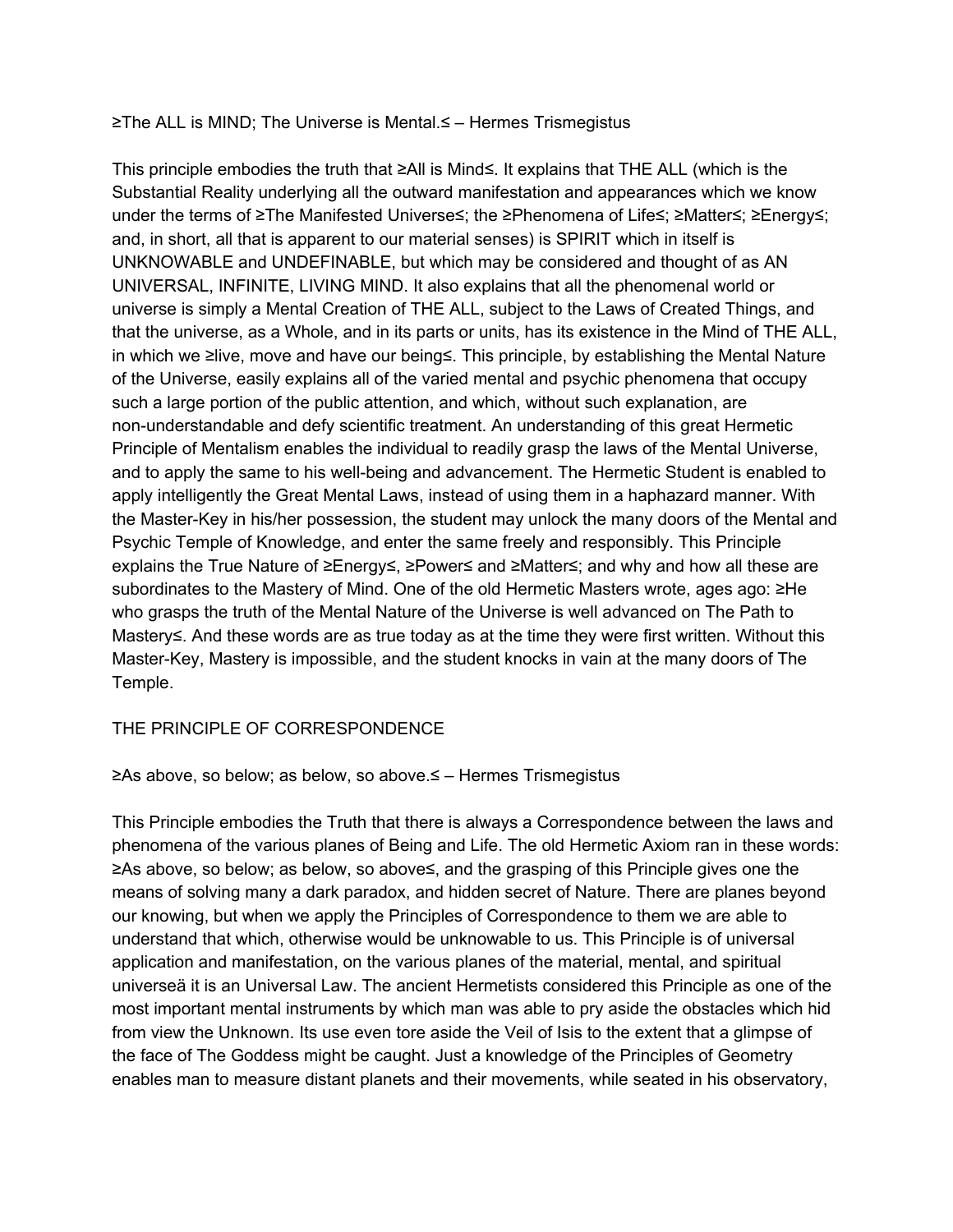so a knowledge of the Principles of Correspondence enables Man to reason intelligently from the Known to the Unknown.

## THE PRINCIPLE OF VIBRATION

≥Nothing rests; everything moves; everything vibrates.≤ – Hermes Trismegistus

This Principle embodies the Truth that ≥everything is in motion≤; ≥everything vibrates≤; ≥nothing is at rest≤; facts which Modern Science endorses, and which each new scientific discovery tends to verify. And yet this Hermetic Principle was enunciated thousands of years ago, by the Masters of Ancient Egypt. This Principle explains that the differences between the manifestations of Matter, Energy, Mind, and even Spirit, result largely from varying rates of Vibration. From THE ALL, which is Pure Spirit, down to the grossest form of Matter, all is in vibration – the higher the vibration, the higher the position in the scale. The Vibration of Spirit is at such an infinite rate of intensity and rapidity that it is practically at rest, just as a rapidly moving wheel seems to be motionless. And at the other end of the scale, there are gross forms of matter whose vibrations are so low as to seem at rest. Between these poles, there are millions upon millions of varying degrees of vibration. From corpuscle and electron, atom and molecule, to worlds and universes, everything is in vibratory motion. This is also true on the planes of energy and force (which are but varying degrees of vibration); and also on the mental planes (whose states depend upon vibrations); and even on to the spiritual planes. An understanding of this Principle, with the appropriate formulas, enables the Hermetic students to control their own mental vibrations as well as those of others. The Masters also apply this Principle to the conquering of Natural Phenomena, in various ways. ≥He who understands the Principle of Vibration, has grasped the scepter of power≤, said one of the old Hermetic Philosophers.

### THE PRINCIPLE OF POLARITY

≥Everything is Dual; everything has poles; everything has its pair of opposites; like and unlike are the same; opposites are identical in nature, but different in degree; extremes meet; all truths are but half-truths; all paradoxes may be reconciled.≤ – Hermes Trismegistus

This Principle embodies the Truth that ≥everything is dual≤; ≥everything has two poles≤; ≥everything has its pair of opposites≤, all of which were Old Hermetic Axioms. It explains the old paradoxes, that have perplexed so many, which have been stated as follows: ≥Thesis and antithesis are identical in nature, but different in degree≤; ≥opposites are the same, differing only in degree≤; ≥the pairs of opposites may be reconciled≤; ≥extremes meet≤; ≥everything is and is not, at the same time≤; ≥all truths are but half-truths≤; ≥every truth is half-false≤; ≥there are two sides to everything≤, etc. It explains that in everything there are two poles, or opposite aspects, and that ≥opposites≤ are really only the two extremes of the same thing, with many varying degrees between them. To illustrate: Heat and Cold, although ≥opposites≤, are really the same thing, the differences consisting merely of degrees of the same thing. Look at your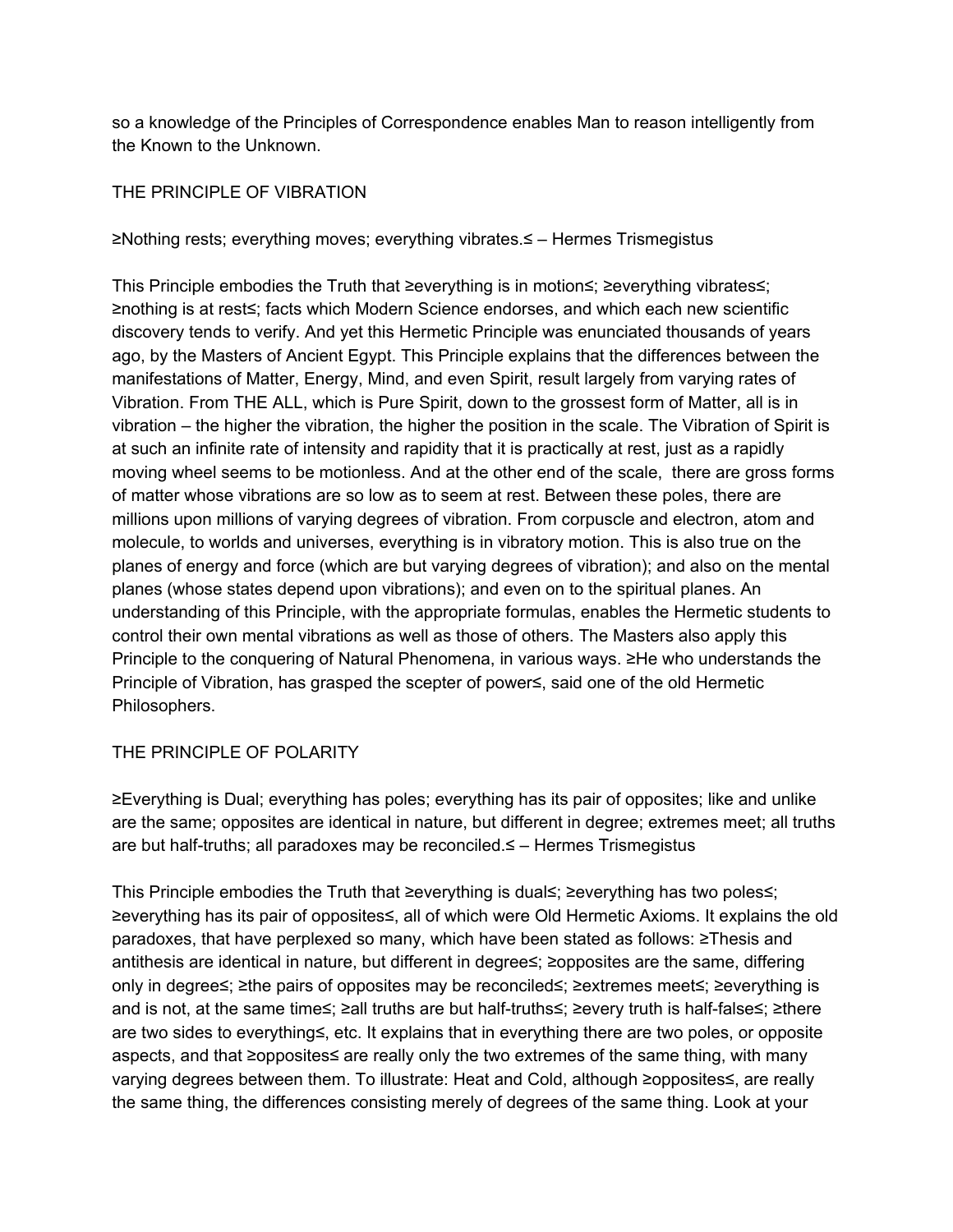thermometer and see if you can discover where ≥heat≤ terminates and ≥cold≤ begins! There is NO such thing as ≥Absolute Heat≤ or ≥Absolute Cold≤, the two terms simply indicate varying degrees of the same thing, and that ≥same thing≤ which manifests as ≥heat≤ and ≥cold≤ is merely a form, variety, and rate of Vibration. So ≥heat≤ and ≥cold≤ are simply the two poles of that which we call ≥Heat≤, and the phenomena attendant thereupon are manifestations of the Principle of Polarity. The same Principle manifests in the case of ≥Light and Darkness≤, which are the same thing, the difference consisting of varying degrees between the two poles of the phenomena. Where does ≥Darkness≤ leave off, and ≥Light≤ begin? What is the difference between ≥Large and Small≤? Between ≥Hard and Soft≤? Between ≥Black and White≤? Between ≥Sharp and Dull≤? Between ≥Noise and Quiet≤? Between ≥High and Low≤? Between ≥Positive and Negative≤? The Principle of Polarity explains these paradoxes, and NO other Principle can supersede it. The same Principle operates on the Mental Plane. Let us take a radical and extreme example, that of ≥Love and Hate≤, two mental states apparently totally different, and yet there are degrees of Hate and degrees of Love, and a middle point in which we use the terms ≥Like or Dislike≤, which shade into each other so gradually that sometimes we are at a loss to know whether we ≥like≤, ≥dislike≤ or ≥neither≤. And all are simply degrees of the same thing, as you will see if you will but think a moment. And, more than this (and considered of more importance by the Hermetists), it is possible to change the vibrations of Hate to the vibrations of Love, in oneπs own mind, and in the minds of others. Many of you, who read these lines, have had personal experiences of the involuntary rapid transition from Love to Hate, and the reverse, in your own case and that of others. And you will therefore realize the possibility of this being accomplished by the use of the Will, by means of the Hermetic Formulas. ≥Good and Evil≤ are but the poles of the same thing, and the Hermetist understands the art of transmuting Evil into Good, by means of an application of the Principle of Polarity. In short, the Art of Polarization becomes a phase of ≥Mental Alchemy≤ known and practiced by the ancient and modern Hermetic Masters. An understanding of the Principle will enable one to change his own Polarity, as well as those of others, if he/she will devote the time and study necessary to master the art.

#### THE PRINCIPLE OF RHYTHM

≥Everything flows, out and in; everything has its tides; all things rise and fall; the pendulum-swing manifests in everything; the measure of the swing to the right is the measure of the swing to the left; rhythm compensates.≤ – Hermes Trismegistus

This Principle embodies the Truth that in everything there is manifested a measured motion, to and fro; a flow and inflow; a swing backward and forward; a pendulum-like movement; a tide-like ebb and flow; a high tide and low tide; between the two poles which exist in accordance with the Principle of Polarity described a moment ago. There is always an action and a reaction; an advance and a retreat; a rising and a sinking. This is in the affairs of the Universe, Suns, Worlds, Men, Animals, Mind, Energy and Matter. This law is manifest in the creation and destruction of worlds; in the rise and fall of nations; in the life of all things; and finally in the mental states of Man (and it is with this latter that the Hermetists find the understanding of the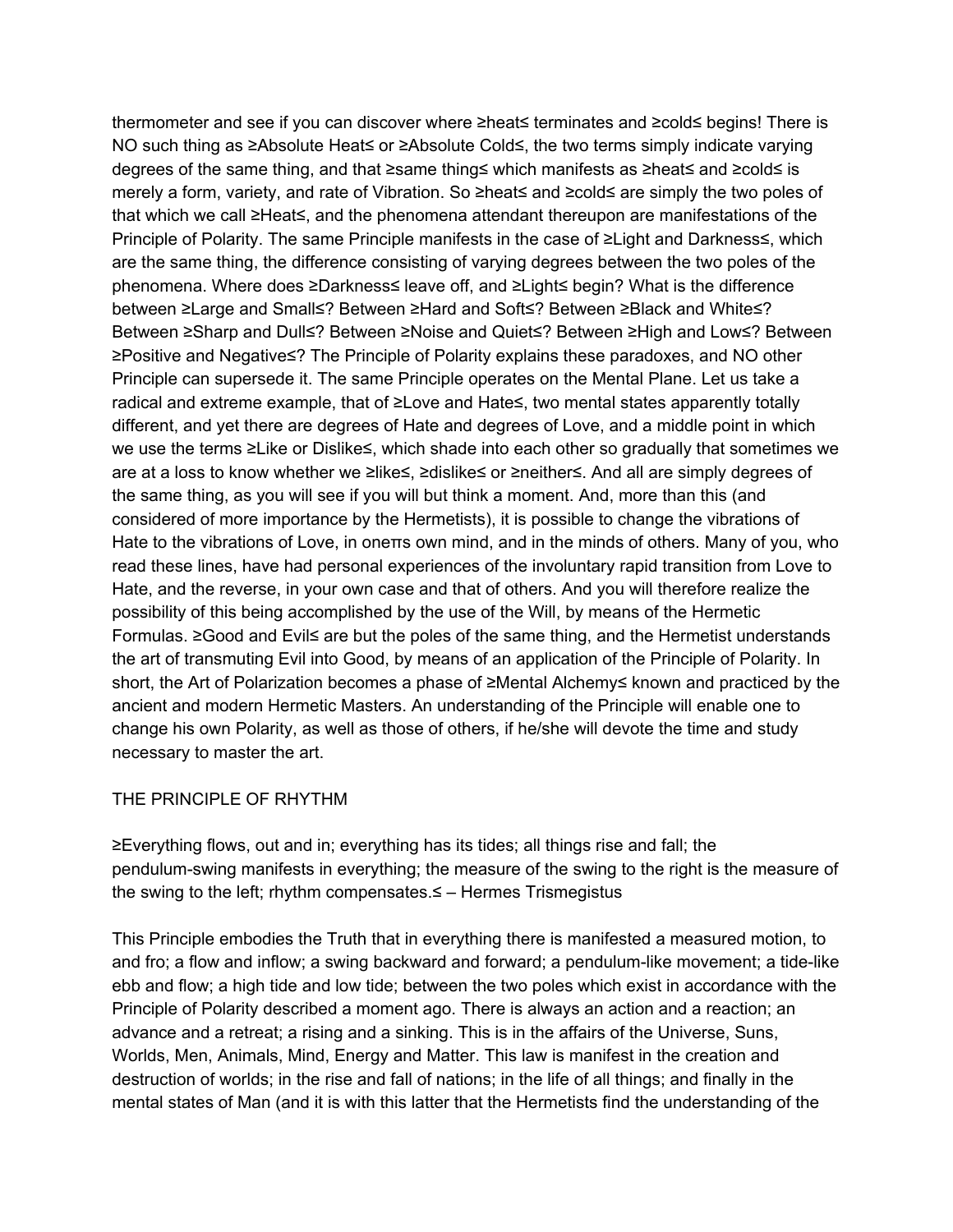Principle most important). The Hermetists have grasped this Principle, finding its universal application, and have also discovered certain means to overcome its effects in themselves by the use of appropriate formulas and methods. They apply the Mental Law of Neutralization. They cannot annul the Principle, or cause it to cease its operation, but they have learned how to escape its effects upon themselves to a certain degree depending upon the Mastery of the Principle. They have learned how to USE it, instead of being USED BY it. In this and similar methods consist the Art of the Hermetists. The Master of Hermetics polarizes himself at the point at which he desires to rest, and then neutralizes the Rhythmic swing of the pendulum which would tend to carry him to the other pole. All individuals who have attained any degree of Self-Mastery do this to a certain extent, more or less unconsciously, but the Master does this consciously, and by the use of his Will, and attains a degree of Poise and Mental Firmness almost impossible of belief on the part of the masses who are swung backward and forward like a pendulum. This Principle and that of Polarity have been closely studied by the Hermetists, and the methods of counteracting, neutralizing, and USING them form an important part of the Hermetic Mental Alchemy.

# THE PRINCIPLE OF CAUSE AND EFFECT

≥Every Cause has its Effect; every Effect has its Cause; everything happens according to Law; Chance is but a name for Law not recognized; there are many planes of causation, but nothing escapes the Law≤ – Hermes Trismegistus

This Principle embodies the fact that there is a Cause for every Effect, and an Effect for every Cause. It explains that ≥Everything happens according to Law≤; that nothing ever ≥merely happens≤; that there is no such thing as Chance; that while there are various planes of Cause and Effect, the higher dominating the lower planes, still nothing ever entirely escapes the Law. The Hermetists understand the arts and methods of rising above the ordinary plane of Cause and Effect, to a certain degree, and by mentally rising to a higher plane they become Causers instead of Effects. The masses of people are carried along, obedient to environment; the wills and desires of others stronger than themselves; heredity; suggestion; and other outward causes moving them about like pawns on the Chessboard of Life. But the Masters, rising to the plane above, dominate their moods, characters, qualities and powers, as well as the environment surrounding them, and become Movers instead of Pawns. They help to play the Game of Life, instead of being played and moved about by other wills and environment. They USE the Principle instead of being its tools. The Masters obey the Causation of the higher planes, but they help to RULE on their own plane. In this statement there is condensed a wealth of Hermetic Knowledge, let him/her read who can.

### THE PRINCIPLE OF GENDER

≥Gender is in everything; everything has its Masculine and Feminine Principles; Gender manifests on all planes.≤ – Hermes Trismegistus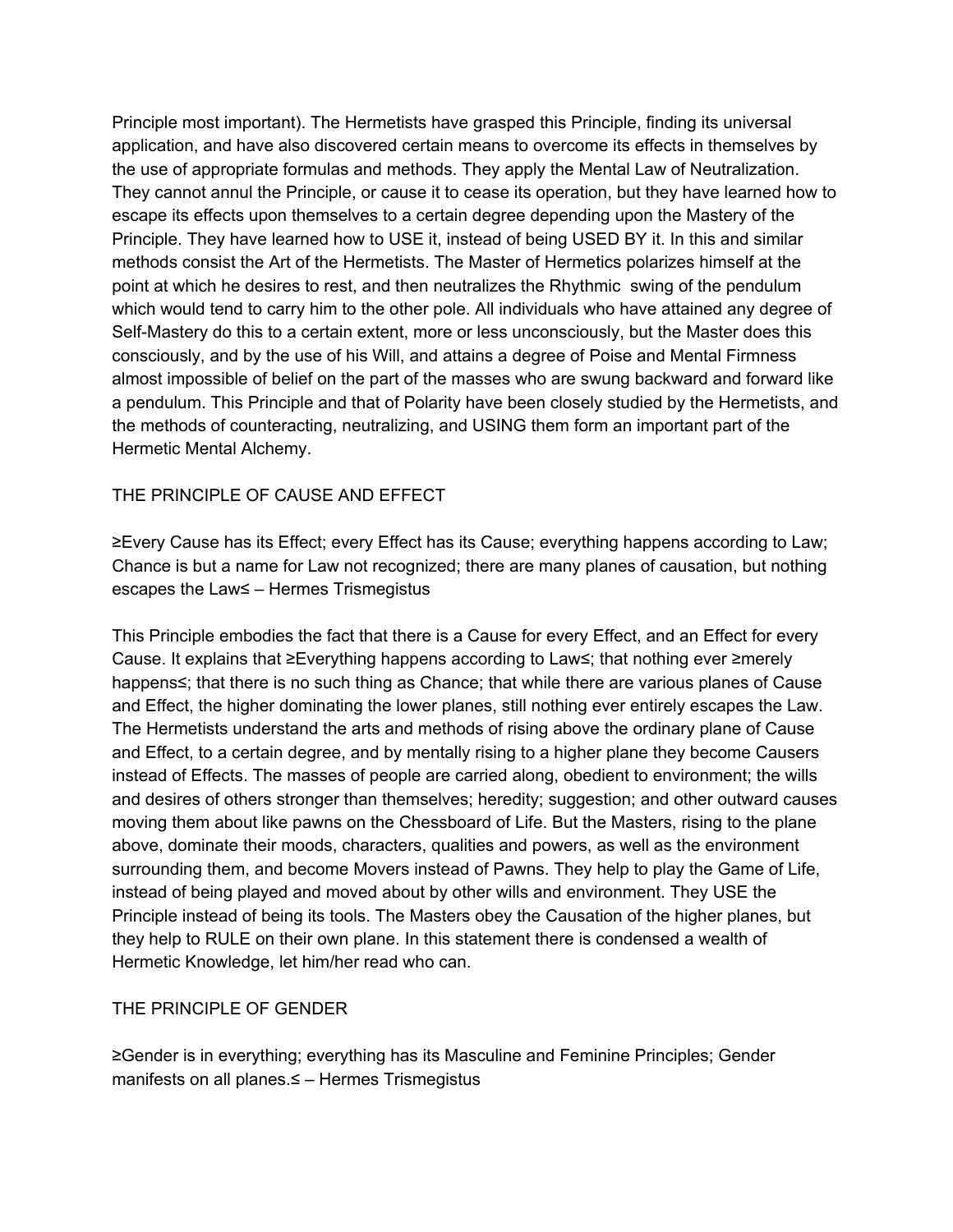This Principle embodies the Truth that there is GENDER manifested in everything, the Masculine and Feminine Principles ever at work. This is true not only of the Physical Plane, but of the Mental and even Spiritual Planes. On the Physical Plane, the principle manifests as SEX, on the higher planes it takes higher forms, but the Principle is ever the same. No creation, physical, mental and/or spiritual, is possible without this Principle. An understanding of its Laws will throw light on many a subject that has perplexed the minds of men. The Principle of Gender works ever in the direction of generation, regeneration, and creation. Everything, and every person, contains the two Elements or Principles, or this Great Principle, within it, him, or her. Every Male thing has the Female Element also; every Female contains also the Male Principle. If you would understand the Philosophy of Mental and Spiritual Creation, Generation and Regeneration, you must comprehend and study this Hermetic Principle. It contains the solution of many mysteries of Life. We caution you, however, that this Principle has NO reference to the many base, pernicious and degrading lustful theories, teachings and practices, which are taught under fanciful titles, and which are a prostitution of the Great Natural Principle of Gender. Such base revivals of the ancient infamous forms of Phallicism tend to ruin mind, body and soul, and the Hermetic Philosophy has ever sounded the warning note against these degraded teachings which tend toward lust, licentiousness, and perversion of Natureπs Principles. If you seek such teachings, you must go elsewhere for them; Hermeticism contains nothing for you along these lines. To the pure, all things are pure; to the base, all things are base.

According to the first principle, everything that exists is Mental. But, Mental, is just a name, Hermes could have stated that everything is Energy, for example, and that would not change anything. Now, then, the fact that everything has the same nature permits the Hermetist or Free-Mason to work with these laws regardless of whether it be with an atom or with a galaxy, keeping always into account that we live in a Holographic Universe, and that every act and action does not succumb in itself, but, it brings repercussions that reach the very boundaries of said universe.

The concept of Mental Transmutation proposed by Hermetic Philosophy is a Transmutation of Conscience in the human being, a Transmutation of Negative into Positive, of Evil into Good, of ≥Lead≤ into ≥Gold≤, of Ignorance into Knowledge, of Hate into Loveä The gradual change of everything that we dislike about ourselves, which is determined solely through Knowledge, Self-Awareness, and Openness of Mind.

Working with the seven hermetic principles, we can change our personal circumstances, and those which surround us. We can attract to ourselves what we need, by the principle of correspondence, grouping the similar with the similar. We can situate ourselves in the adequate vibration to transmute, for example, Poverty into Wealth or Illness into Health, by the principle of vibration. We can transmute the negative into positive by the principle of polarity. We can consciously create the adequate rhythm to break a pernicious habit. We can inundate our lives with favorable effects if we plant good causes, by the principle of cause and effect. And, in short, we can engender all the projects we wish, by the principle of generation.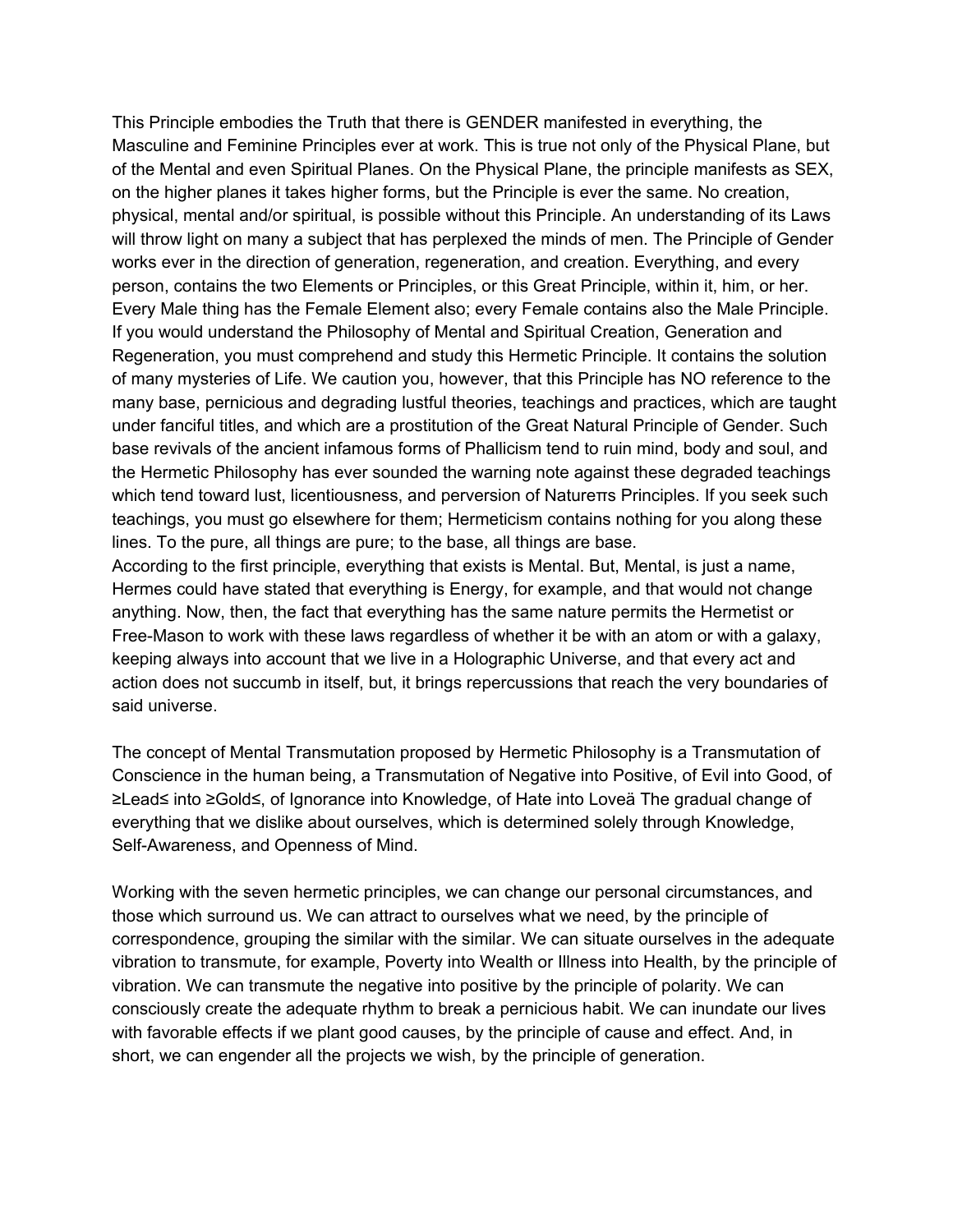The Hermetic and/or Masonic Adept must labor earnestly, in order to achieve the expected results with the aid of these principles. Utilizing these laws in the appropriate manner, while working on a superior evolutionary project, the student may also be attaining better changes in his livelihood, his health, his relation with a significant other, his patrimony, and his general success in life, for the adequate use of The Kybalion has no limits. For every person who has a genuine spiritual yearning and dramatic questions concerning the meaning of life, the Kybalion of Hermes Trismegistus can point the right way, a safe and objective path that counters the spiritual fantasies of the Pseudo-Esoterism in which the semi-hypnotized individual dreams of evolving, without actually transmuting his/her animal nature.

Hermeticism, therefore, is not a methodical philosophy, but, the Magisterial Science of the Universe, the science of all sciences, the science that awakens in man his latent mental capacities, and teaches him to live wisely by means of the correct employment of the Laws of Nature.

Hermetic Philosophy is a Vivid Philosophy, not a mere cognition. Aside from being a sublime teaching, it constitutes a cosmic system of evolution, an escape door which permits the human being to transcend his/her animal condition to become a different species known as The Stellar Man, a superior creature that represents the Evolutive Summit of the homo sapiens, and, at the same time, the beginning of a New Evolutionary Cycle at a higher level.

The Kybalion tells us that ≥to destroy an undesired degree of vibration, one must place in operation the principle of polarity and concentrate oneπs attention on the opposing extreme which we desire to suppress. The undesired is then eliminated by changing its polarity≤.

This operation is one of the principal hermetic axioms, a timeless teaching, of course mastered and explicated by Hermes Trismegistus over five thousand years ago, it indicates to us that we must pay attention to that which we desire to eliminate, by simply applying it to any realm or circumstance of our lives, be it internal and/or external.

We must also ≥maintain the rhythm≤ and not arrive to the completely opposite extreme, to amount to hatred, for if we hate, we will never let loose of that which we hate; Hatred impairs Reason, it turns into an obsession, becoming part of ourselves, of our lives, and will always inhabit our mind and thoughtsä we must seek equilibrium.

Another way, is by changing our interior vision of living things, for example, trees, recognizing the mission they have accomplished by feeding the bonfires of our ancestors, without which we would never be where we are. Time is way past due for us to give them a ≥breather≤, for, after all, they supply oursä It is not the same to observe a tree as a piece of wood rather than as a living being.

To escape inferior causes and effects, to respect our surroundings and harmonize ourselves with ≥the doctrine of no harm≤, we must strive not to cause harm to any sensible or pain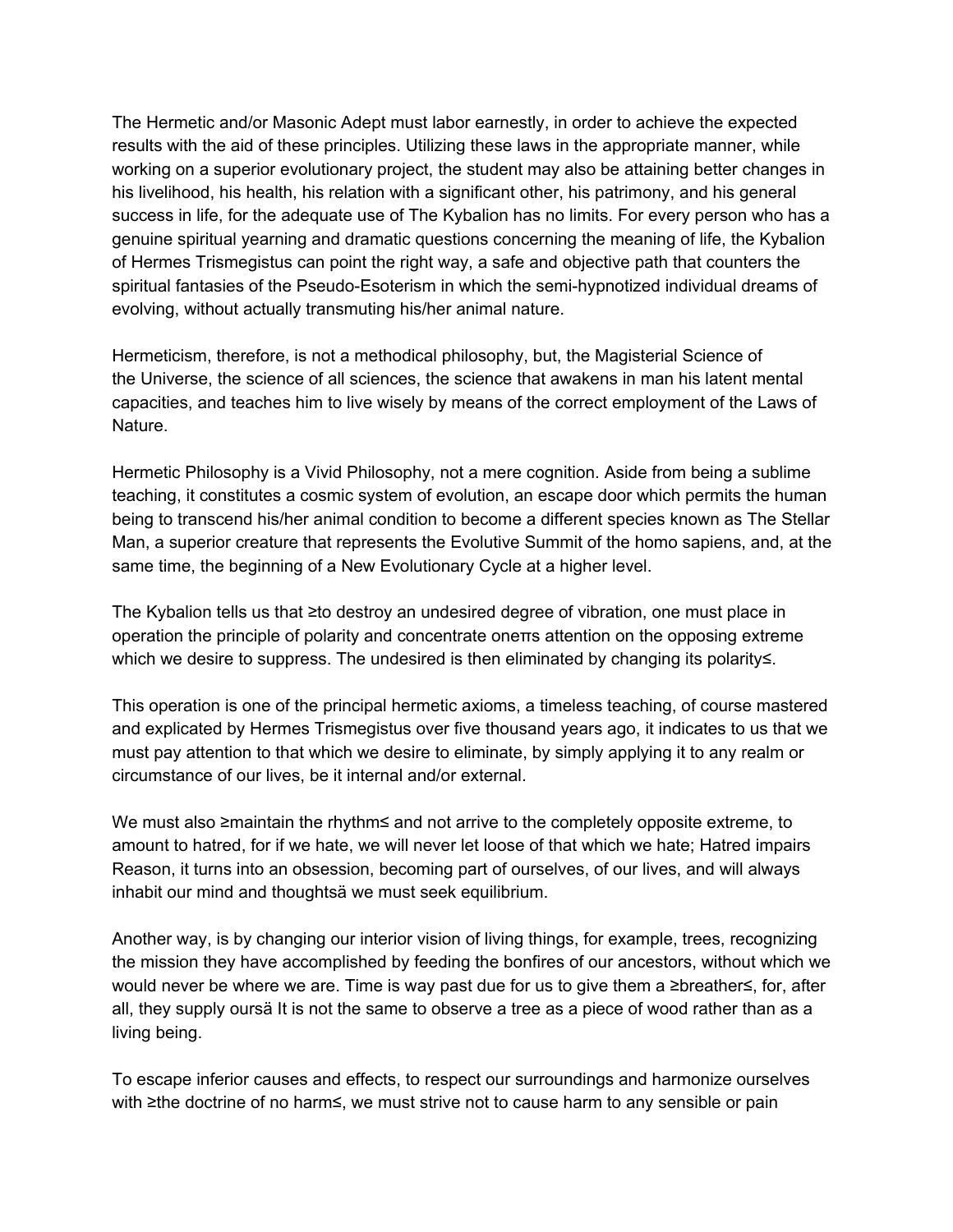sufferable being. This is a way to polarize toward a respect for that which surrounds us; that which hurts me hurts others; that which hurts others hurts me; that which benefits me benefits others; that which benefits others benefits me; However, just like I stated before, this does not only include people, but, all ≥sensible beings≤ä Hippocrates told us: ≥ä make a habit out of two things, help, or, at least, do no harm ä≤. Therefore, just like he suggested, we should all endeavor to cause the least possible damage.

If we control the causes, starting with those minor ones, we shall cease suffering unwanted and/or uncontrollable effects at will; we shall pass from ≥effects≤ to ≥causes≤ escaping from one inferior plane to a superior, we will rule in the inferior, but, being already subject to other superior effects.

Remember the adage: ≥The masses allow themselves to be dragged obeying their ambience, succumbing to the will and desires of men stronger than them, yielding to the effects of inherited tendencies, insinuations, temptations and other foreign causes, thus becoming nothing more than pawns in the chess game of life≤.

He who practices Mental Transmutation works an another state of conscience or plane, transforming conditions and mental states into others in accordance with formulas more or less efficacious.

Even modern Schools of Psychology implement various ≥treatments≤, ≥affirmations≤, and/or ≥autosuggestions≤ which, are nothing more than these same Hermetic Principles, frequently utilized unconsciously and, therefore, imperfect.

With Knowledge, Self-Awareness and Will Power, a human being can pass from one state of conscience to another, from effect to cause, from being destructive to constructive, from apathetic and motionless to one eager to live, respectful, participant and ≥harmonized≤ with his/her surroundings. The Kybalion encourages us to ≥avoid all mental avarice and express into practice all that which we have learned≤, and, again, this can only be attained through study, knowledge, attention and much strength of will.

My Brothers, Hermeticism does not only pursue the possession of theoretical knowledge, but, it engages in it through practice, showing us, at the same time, how we are formed. Carpenters give shape to wood; Iron Forgers give shape to steel; Sculptors give shape to stone; And the Wise give shape to themselves.

The possession of knowledge which is not accompanied by a manifestation and expression in Practice and Deed, is the same as burying precious minerals and metals, an useless and futile thing.